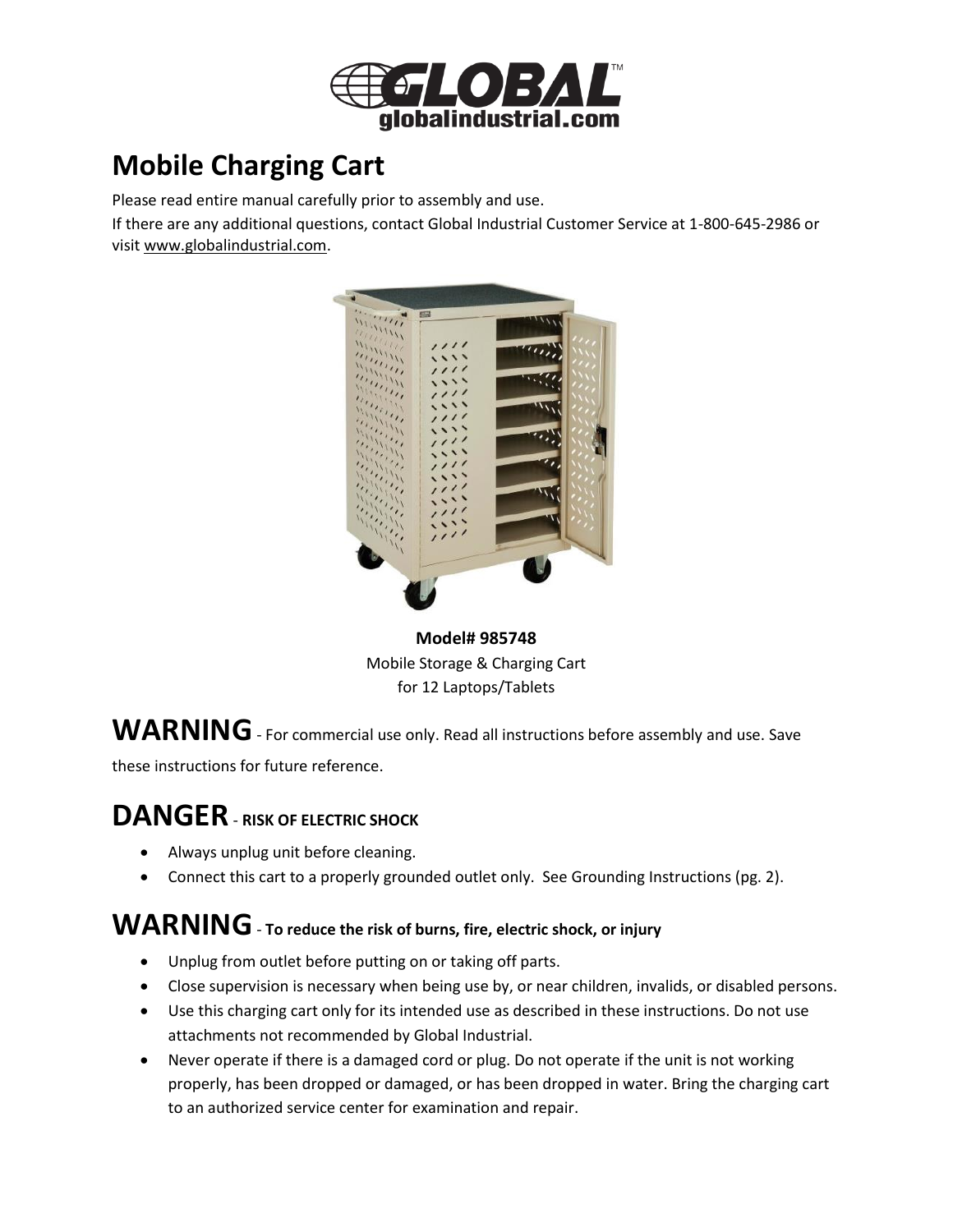- Keep the cord away from heated surfaces.
- Do not operate if the air openings are blocked. Keep the air openings free of lint, hair, etc.
- Never drop or insert any object into any of the openings.
- Do not use outdoors.
- Do not operate where aerosol (spray) products are being used or where oxygen is being administered.
- To disconnect, turn all controls to the off position, then remove plug from outlet.
- To prevent the possibility of tipping, always put heavier items at the bottom of the cart and not near the top.
- If the unit has more than one power supply, ensure all power cords are unplugged before transporting, testing, or repairing.

## **WARNING**- **RISK OF INJURY**

- Do not place or use this charging cart to support video equipment such as televisions or computer monitors on the surface of the unit.
- Do not allow anyone to sit, stand, or climb on the cart.



## **CAUTION**- **SHOCK HAZARD**

Disconnect all Power Sources

#### **GROUNDING INSTRUCTIONS**

This product is for use on a nominal 120-volt circuit and has a grounding plug that looks like the plug illustrated in the below sketch. Make sure that the product is connected to an outlet having the same configuration as the plug. No adapter should be used with this product.



#### **TECHNICAL INFORMATION**

| <b>Model</b>              | 985748                              |
|---------------------------|-------------------------------------|
| <b>Product Dimensions</b> | 24"W x 21"D x 40"H                  |
| <b>Product Weight</b>     | 100 lbs.                            |
| <b>Shelf Quantity</b>     |                                     |
| <b>Shelf Dimensions</b>   | 23"W x 16"D                         |
| <b>Shelf Clearance</b>    | 3"                                  |
| <b>Outlet Type</b>        | AC                                  |
| <b>Number Of Outlets</b>  | 12                                  |
| Power                     | UL/cUL Listed 12-Outlet Power Strip |
| <b>Voltage</b>            | 120V, 12A                           |
| <b>Cord Length</b>        | 6 ft.                               |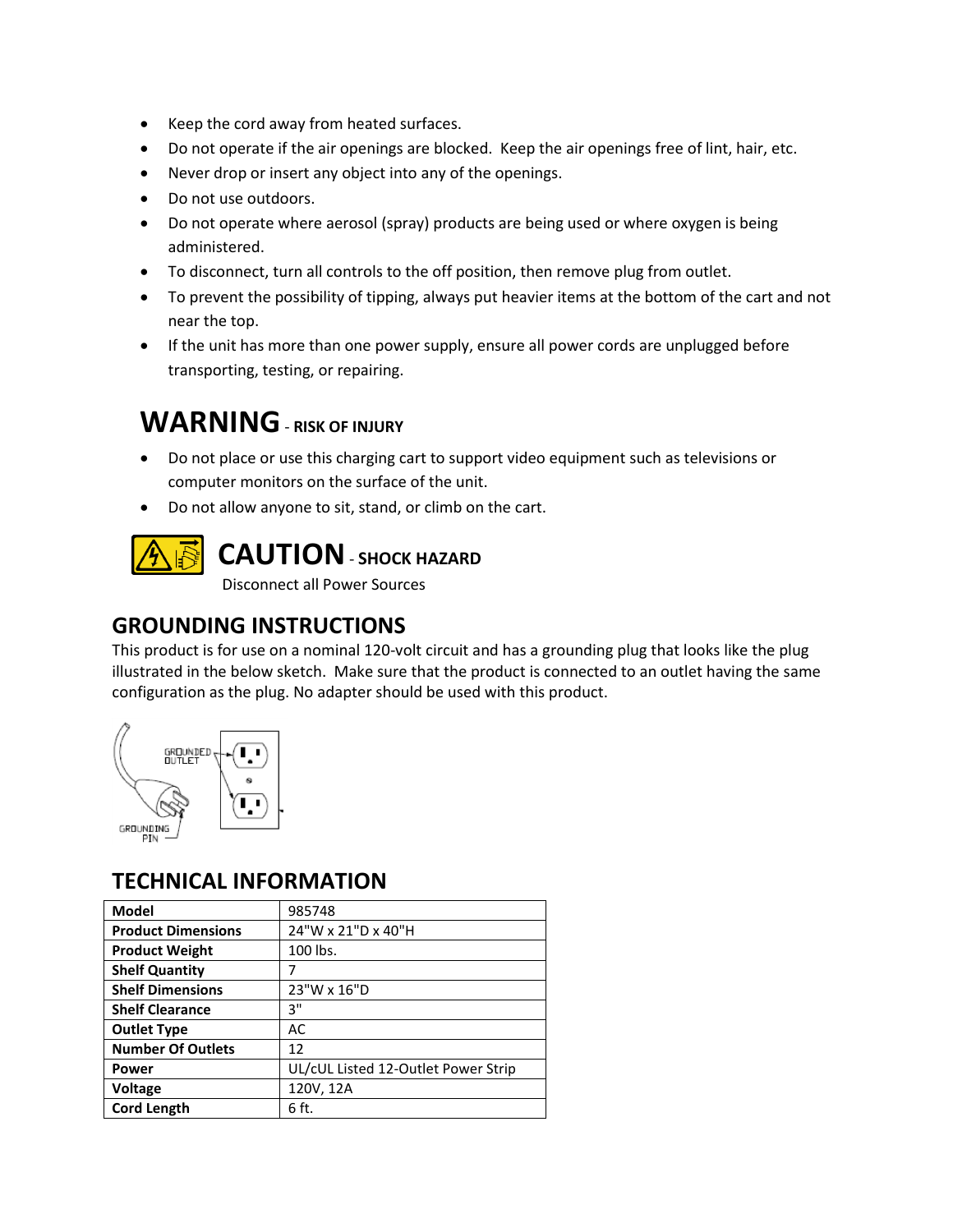### **ASSEMBLY INSTRUCTIONS**

**Note**: The socket outlet to which a power cord is plugged must be easily accessible after the product is installed in place.

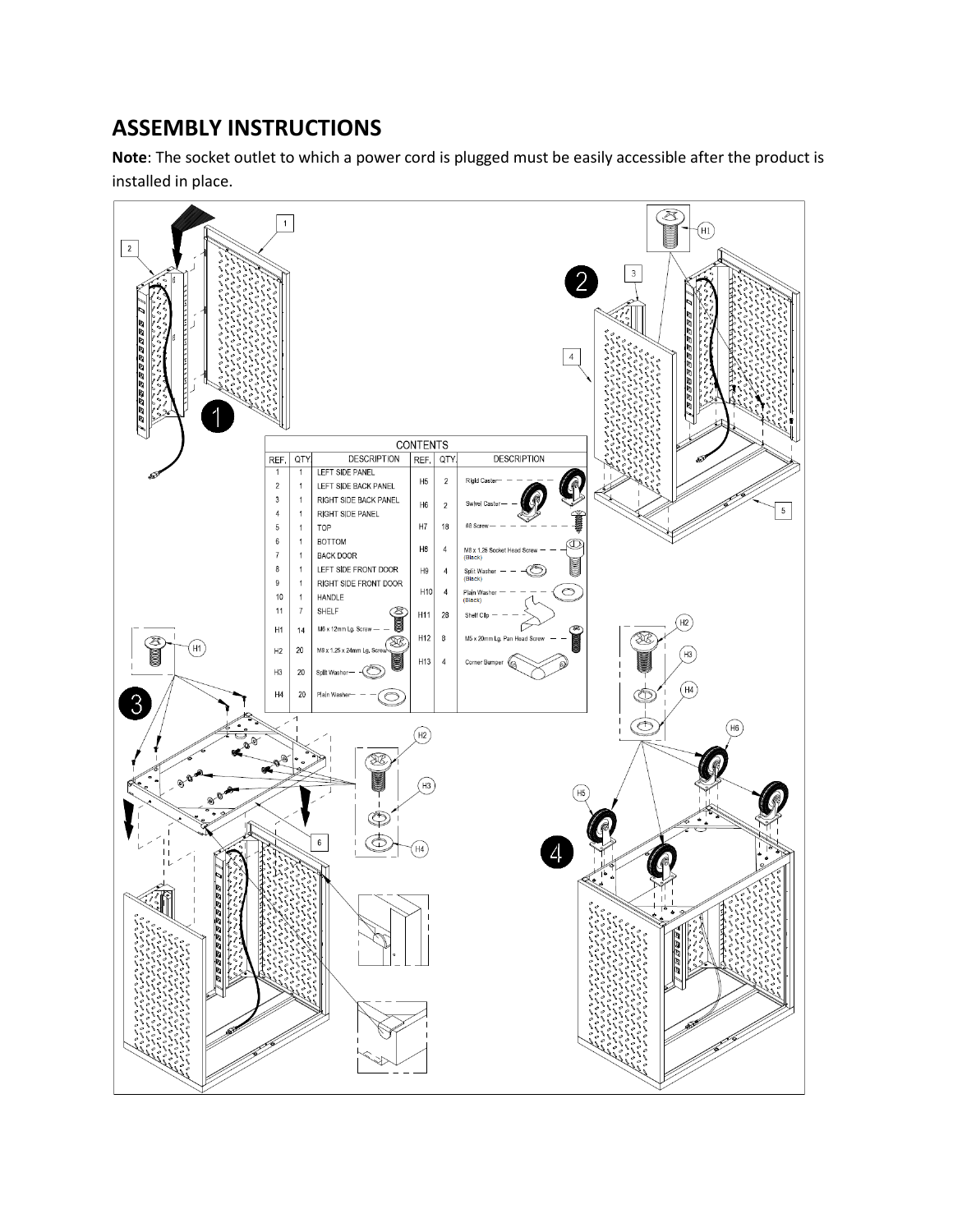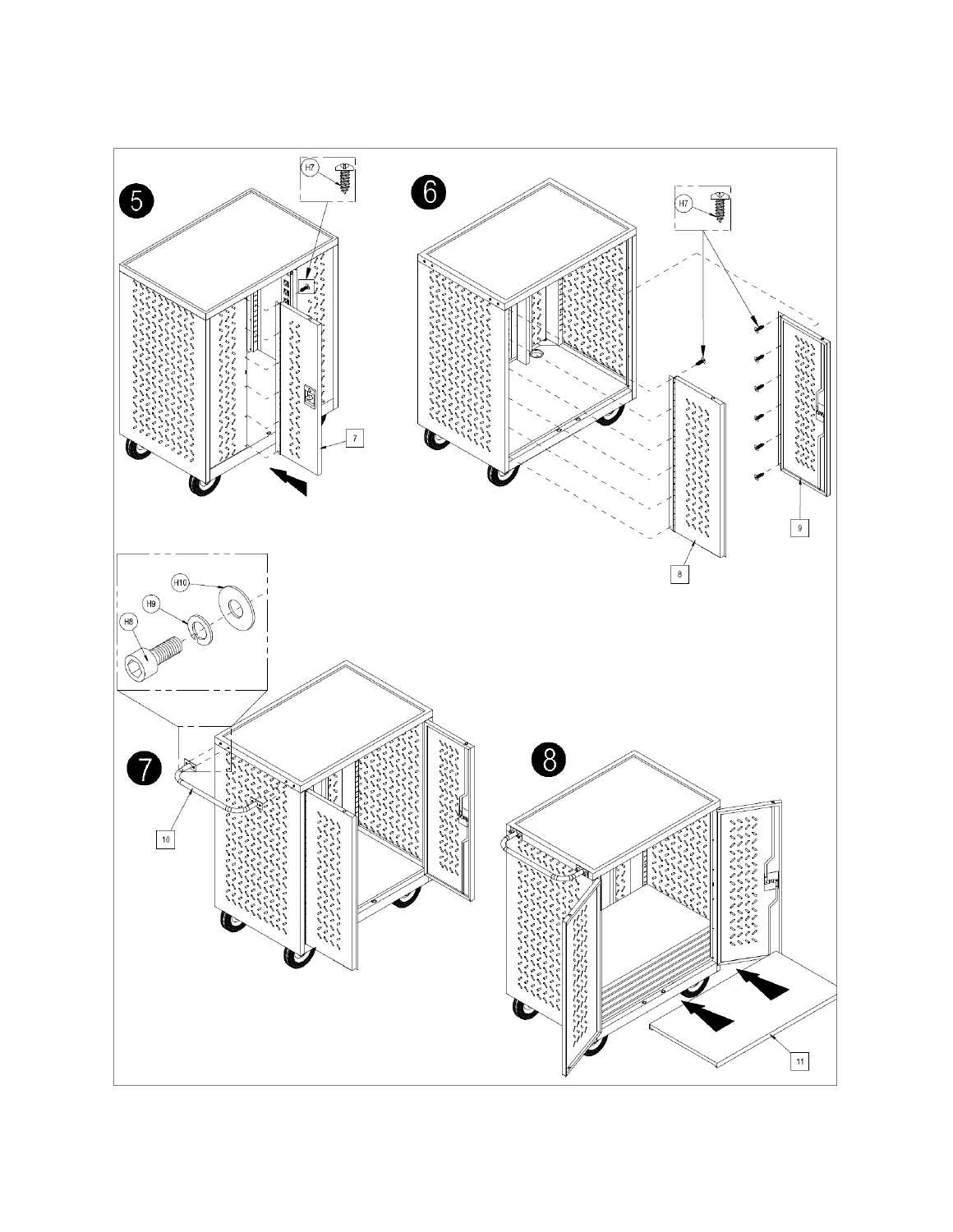

#### **OPERATING**

This charging cart stores, secures, charges and transports and up to 12 widescreen laptop or Chromebook™ computers as well as E-readers, Android tablets, iPads® and more.

- 1. Open the carts rear door.
- 2. Plug the device's adapter into the power strip.
- 3. Route each cord over to each device and plug in.
- 4. Place and charge up to 12 devices to the cart at a time.
- **Note:** Allow additional space required for the power adapters, power cords and protruding power plugs from the devices.
- **Note:** If the circuit breaker trips; press the reset button on the power strip.